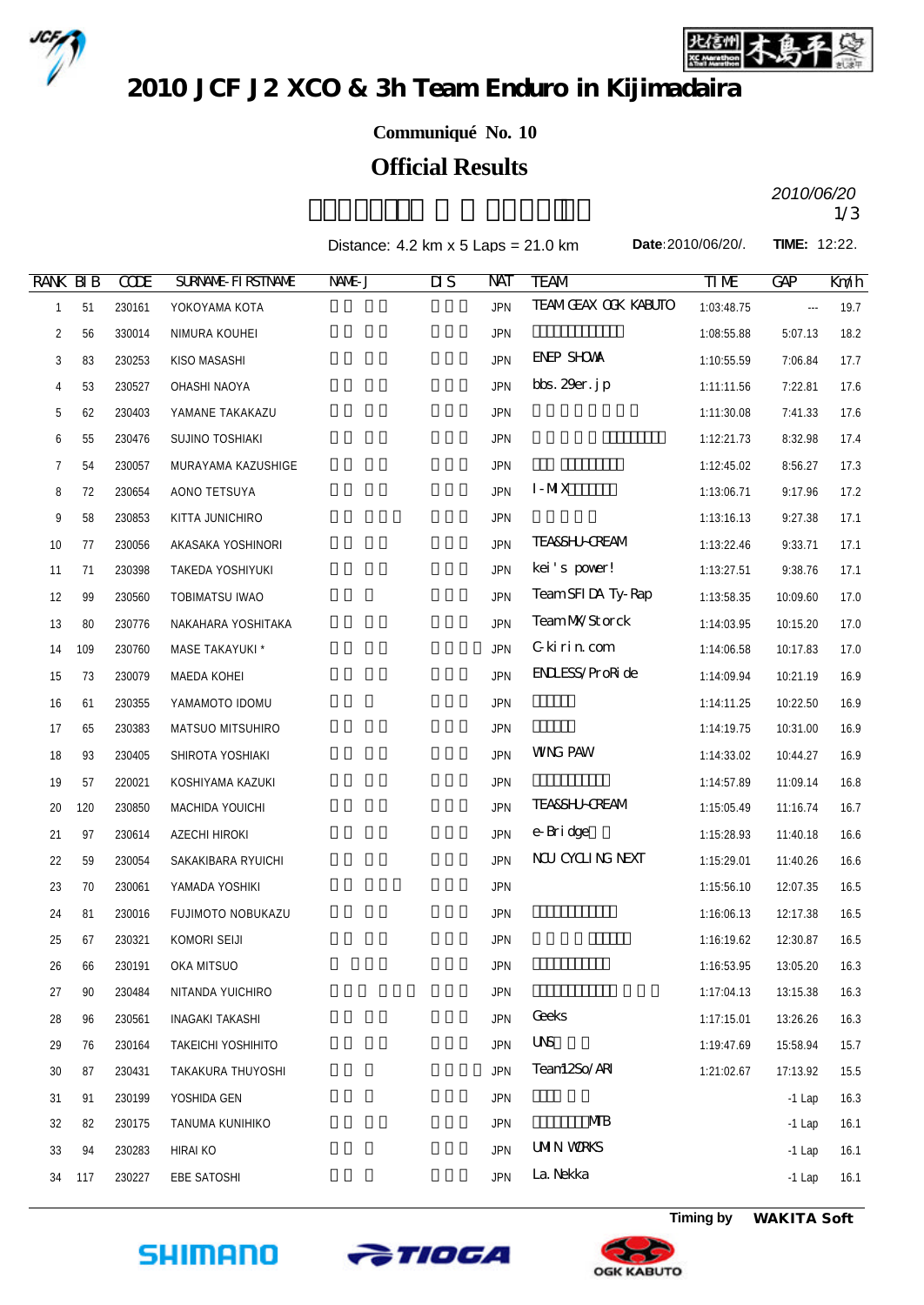



2010 JCF J2 XCO & 3h Team Enduro in Kijimadaira

**Communiqué No. 10**

## **Official Results**

 $2010/00720$ *2010/06/20*

**Date:**2010/06/20/. **TIME:** 12:22.

| <b>RANK BIB</b> |     | <b>CCDE</b> | <b>SURVANE FIRSTIVANE</b> | NAME J | $\overline{\text{MS}}$ | NAT        | TEAM                       | $\Pi$ ME | <b>GAP</b> | Km/h |
|-----------------|-----|-------------|---------------------------|--------|------------------------|------------|----------------------------|----------|------------|------|
| 35              | 100 | 230714      | AKIYAMA DAISUKE           |        |                        | <b>JPN</b> |                            |          | $-1$ Lap   | 16.0 |
| $36\,$          | 98  | 230350      | MIURA TAKAYUKI            |        |                        | <b>JPN</b> |                            |          | $-1$ Lap   | 16.0 |
| 37              | 101 | 230815      | ANDO HIROSHI              |        |                        | <b>JPN</b> | <b>HAPPY RIDE</b>          |          | $-1$ Lap   | 15.9 |
| 38              | 60  | 230238      | SATO KENTARO              |        |                        | <b>JPN</b> | <b>RIE</b> to FUN          |          | $-1$ Lap   | 15.9 |
| 39              | 112 | 230103      | FURUKORI KIYOSHI          |        |                        | <b>JPN</b> | minzuu                     |          | $-1$ Lap   | 15.8 |
| 40              | 69  | 230296      | KOIZUMI NOBUHIRO          |        |                        | <b>JPN</b> |                            |          | $-1$ Lap   | 15.7 |
| 41              | 89  | 230039      | MATSUDA KIYOSHI           |        |                        | <b>JPN</b> |                            |          | $-1$ Lap   | 15.6 |
| 42              | 52  | 230417      | SAKAI RYO <sup>*</sup>    |        |                        | <b>JPN</b> | $SI$ CK                    |          | $-1$ Lap   | 15.2 |
| 43              | 75  | 230322      | YANO TAKUYA               |        |                        | <b>JPN</b> |                            |          | -2 Laps    | 15.8 |
| 44              | 84  | 230522      | MASU YASUNOBU             |        |                        | <b>JPN</b> | <b>BOM</b><br><b>VOLCA</b> |          | -2 Laps    | 15.8 |
| 45              | 63  | 230295      | YODA TAKANARI             |        |                        | <b>JPN</b> | bbs. $29er.$ j $p$         |          | -2 Laps    | 15.6 |
| 46              | 92  | 230289      | NAGAI MINORU              |        |                        | <b>JPN</b> |                            |          | -2 Laps    | 15.6 |
| 47              | 118 | 230910      | NOZAKI HIDEKI             |        |                        | <b>JPN</b> | teamNYAC                   |          | -2 Laps    | 15.6 |
| 48              | 79  | 230151      | KINOSHITA TOSHIYUKI       |        |                        | <b>JPN</b> |                            |          | -2 Laps    | 15.6 |
| 49              | 78  | 230282      | HASHIMOTO KANJI           |        |                        | <b>JPN</b> |                            |          | -2 Laps    | 15.6 |
| $50\,$          | 86  | 230408      | <b>OCHI NAOFUMI</b>       |        |                        | <b>JPN</b> |                            |          | -2 Laps    | 15.6 |
| 51              | 88  | 230281      | SATO SHINICHI             |        |                        | <b>JPN</b> | $\alpha$                   |          | -2 Laps    | 15.3 |
| 52              | 74  | 230226      | NOZAWA KAZUNORI           |        |                        | <b>JPN</b> | $3$ UP                     |          | -2 Laps    | 15.3 |
| 53              | 102 | 230725      | KOTOU YUICHI              |        |                        | <b>JPN</b> |                            |          | -2 Laps    | 15.2 |
| 54              | 113 | 230265      | YOKOYAMA KAZUNORI         |        |                        | <b>JPN</b> | <b>WNG PAW</b>             |          | -2 Laps    | 15.2 |
| 55              | 108 | 230063      | <b>GOMI TAKATO</b>        |        |                        | <b>JPN</b> |                            |          | -2 Laps    | 15.1 |
| 56              | 106 | 230324      | NOGAMI MAKOTO             |        |                        | <b>JPN</b> |                            |          | -2 Laps    | 14.9 |
| 57              | 111 | 230600      | NISHIYAMA TOSHIHISA       |        |                        | <b>JPN</b> |                            |          | -2 Laps    | 14.8 |
| 58              | 116 | 230912      | ONO HIROYASU              |        |                        | <b>JPN</b> | ${\bf R}$                  |          | -2 Laps    | 14.7 |
| 59              | 115 | 230288      | SHIMIZUKAWA SHIN *        |        |                        | <b>JPN</b> | SHOWA RACING               |          | -2 Laps    | 14.6 |
| 60              | 64  | 230022      | ARAI DAISUKE              |        |                        | JPN        |                            |          | -2 Laps    | 14.6 |
| 61              | 85  | 230391      | MATSUMOTO KOSUKE          |        |                        | <b>JPN</b> | POP Heart View             |          | -3 Laps    | 14.4 |
| 62              | 103 | 230529      | <b>TODA KEISUKE</b>       |        |                        | <b>JPN</b> | <b>FUTURE</b>              |          | -3 Laps    | 14.1 |
| 63              | 110 | 230748      | OKA TOMONORI              |        |                        | <b>JPN</b> |                            |          | -3 Laps    | 14.0 |
| 64              | 114 | 230080      | YOKOTA MASAMI             |        |                        | <b>JPN</b> | /SHRIN                     |          | -3 Laps    | 13.8 |
| D.N.F.          | 119 | 230908      | KANOU HIDEKI              |        |                        | <b>JPN</b> | Spirit XARU                |          |            |      |
| D.N.S.          | 68  | 230573      | OKAMOTO KAZUYA            |        |                        | <b>JPN</b> | <b>TEASSHI-CREAM</b>       |          |            |      |
| D.N.S.          | 95  | 230323      | <b>ISHII YASUHIRO</b>     |        |                        | <b>JPN</b> |                            |          |            |      |
| D.N.S.          | 104 | 230263      | YAMADA TOMOHISA           |        |                        | <b>JPN</b> | e-Bridge                   |          |            |      |